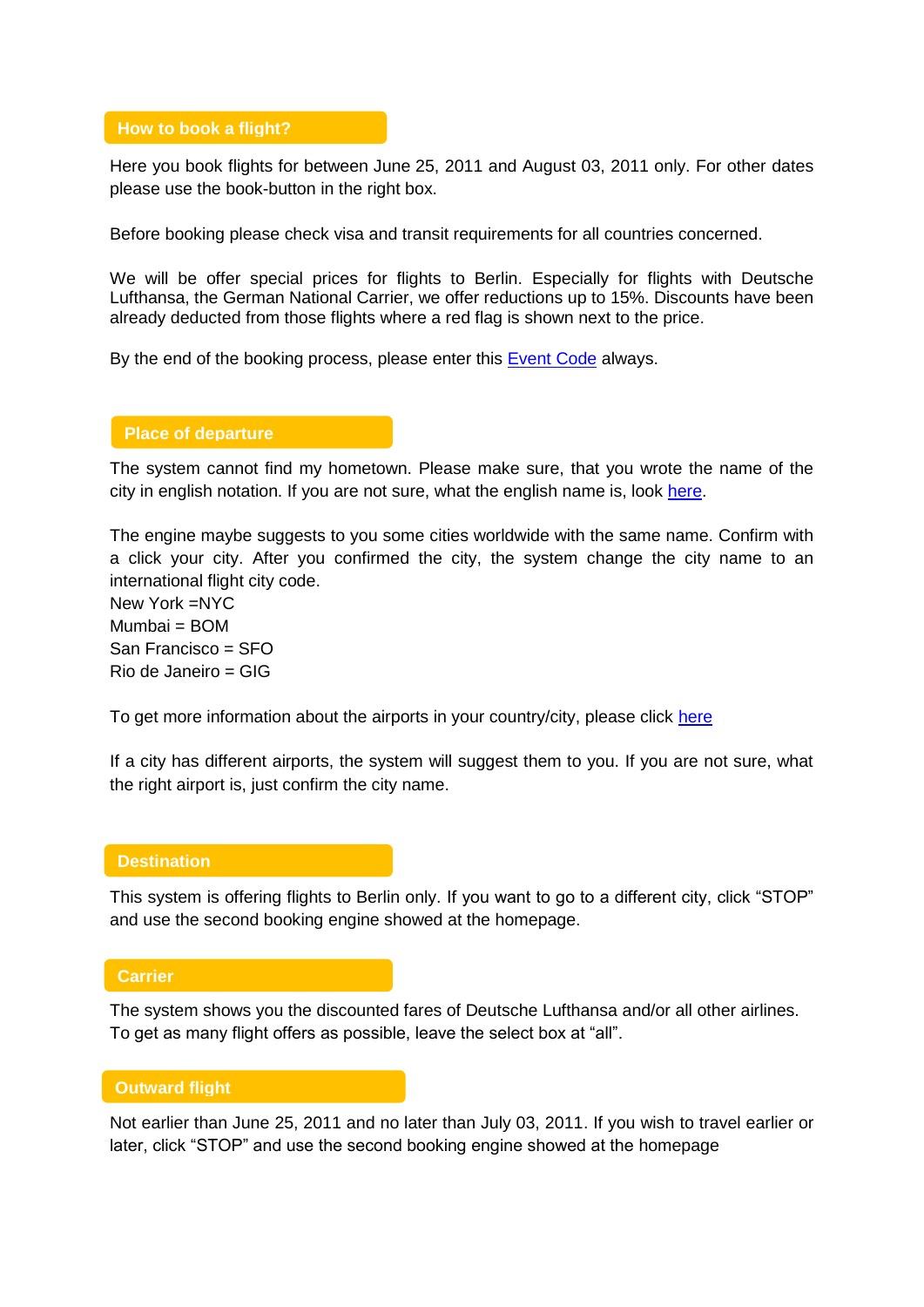# **Return flight**

Not earlier than June 26, 2011. Minimum stay: 1 day, Maximum stay: 1 month (starting with the date of arrival). If you wish to travel earlier, click "STOP" and use the second booking engine showed at the homepage

### **Only direct flights**

For intercontinental flights please do not search for direct flights in the first step. You will get more offers.

### **Corporate rates**

If you mark this box, the system will show you discounted Deutsche Lufthansa fares only.

**Number of traveller**

You can book up to 4 person at the same moment.

### **Price per person up**

Without entry, the system will show you all available prices, from lowest to the highest .

### **Time**

With select of "any" you will get as many as possible offers.

#### **Radius**

If there are different airports, you can concrete the result here. Normally, it's not necessary to consider.

### **Search results**

The Lufthansa discounts are marked with a red flag. The displayed includes the deduction already.

### **Your price**

The final price is made up of the ticket price and a booking service fee in the amount of 17,85 Euro.

### **\*Service fees were billed separately**

You will have no! extra costs. It means that your credit card will charged twice. First with the flight fare and second with the service fee. **results**

# **Information of the supplier**

This comes directly from the airline and shows you all rules the airline definite for this flight. Please read before booking. **separately results**